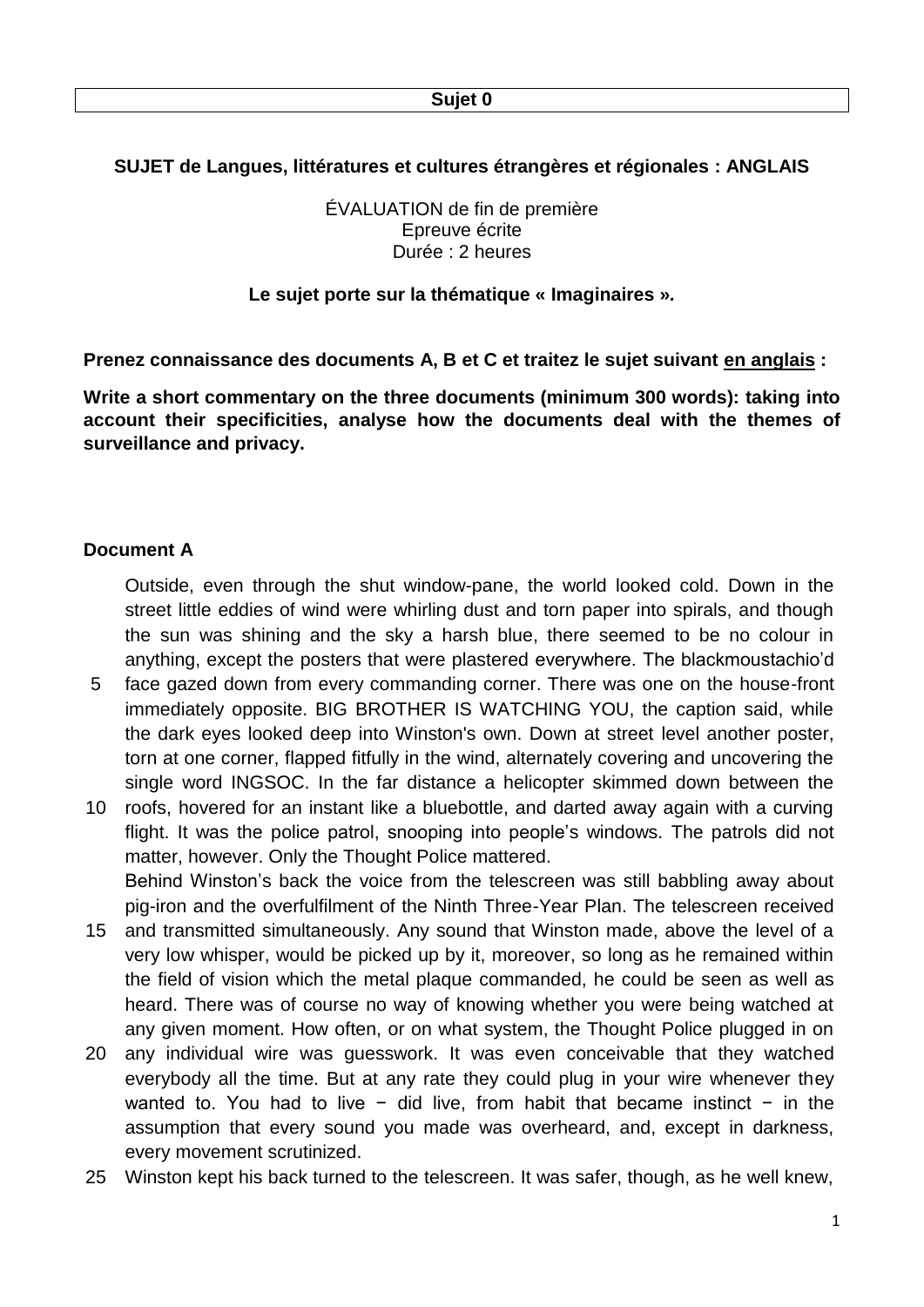even a back can be revealing. A kilometre away the Ministry of Truth, his place of work, towered vast and white above the grimy landscape. This, he thought with a sort of vague distaste − this was London, chief city of Airstrip One, itself the third most populous of the provinces of Oceania.

### **George Orwell,** *1984***, Part One, chapter 1, 1949**

#### **Document B**

Now the relationship between information and crime has changed in two ways, one absolute, one relative. In absolute terms, people generate more searchable information than they used to. Smartphones passively track and record where people go, who they talk to and for how long; their apps reveal subtler personal information,

- 5 such as their political views, what they like to read and watch and how they spend their money. As more appliances and accoutrements become networked, so the amount of information people inadvertently create will continue to grow. To track a suspect's movements and conversations, police chiefs no longer need to
- 10 suspect's phone and bypass its encryption. If he drives, police cars, streetlights and allocate dozens of officers for round-the-clock stakeouts. They just need to seize the car parks equipped with automatic number-plate readers (ANPRs, known in America as automatic licence-plate readers or ALPRs) can track all his movements. In relative terms, the gap between information technology and policy gapes ever wider. Most privacy laws were written for the age of postal services and fixed-line
- 15 telephones. Courts give citizens protection from governments entering their homes or rifling through their personal papers. The law on people's digital presence is less clear. In most liberal countries, police still must convince a judge to let them eavesdrop on phone calls.

But mobile-phone "metadata"—not the actual conversations, but data about who was

- 20 called and when—enjoy less stringent protections. In 2006 the European Union issued a directive requiring telecom firms to retain customer metadata for up to two years for use in potential crime investigations. The European Court of Justice invalidated that law in 2014, after numerous countries challenged it in court, saying that it interfered with "the fundamental rights to respect for private life". Today data-
- 25 retention laws vary widely in Europe. Laws, and their interpretation, are changing in America, too. A case before the Supreme Court will determine whether police need a warrant to obtain metadata.

#### **Jon Fasman,** *The Economist online***, May 31st 2018**